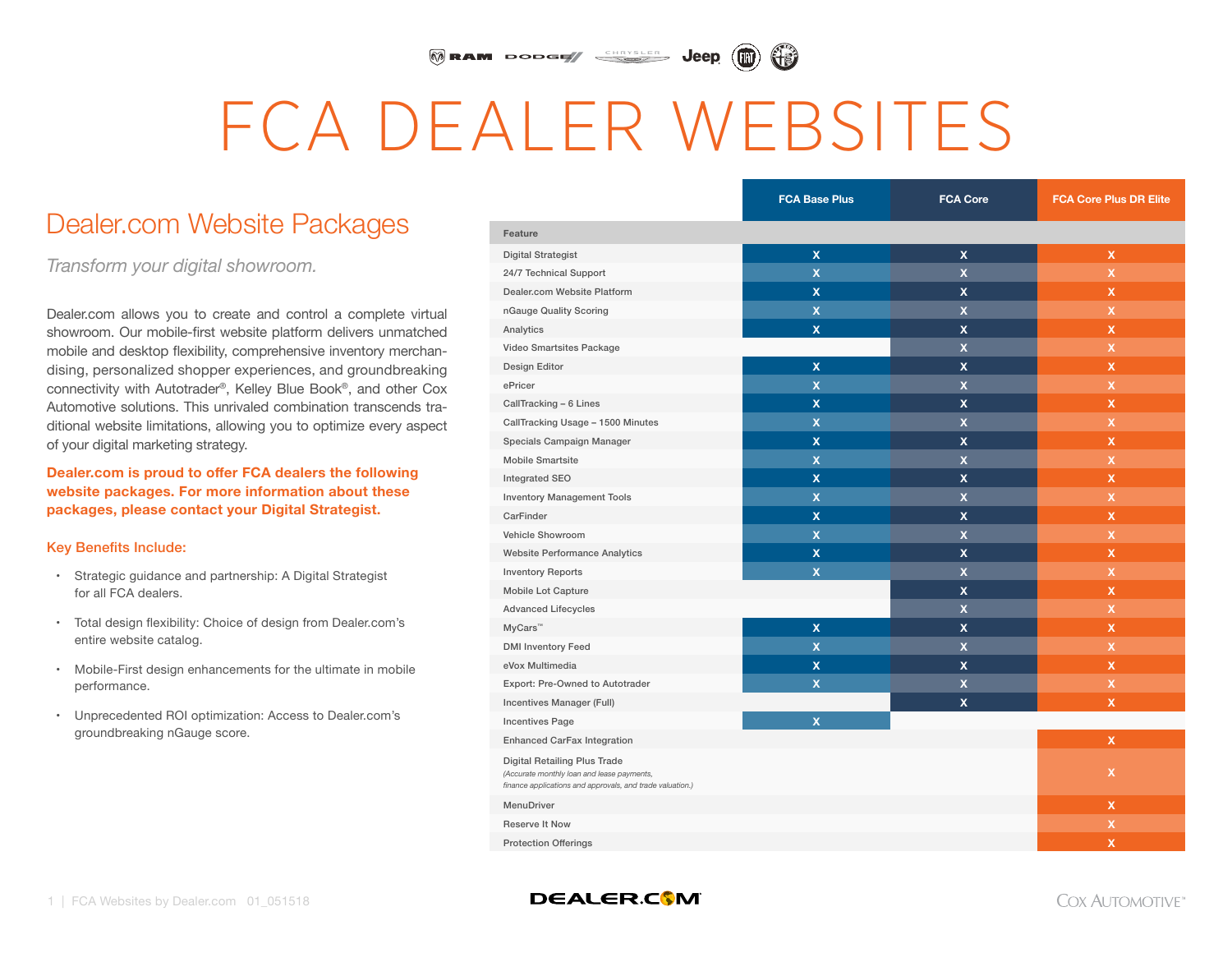#### $\widehat{\mathbb{M}}$  RAM DODGE/  $\overbrace{\phantom{a}}^{\text{CHRYSLER}}$



Jeen

### Dealer.com Websites

Dealer.com allows you to create and control a complete virtual showroom. Our mobile-first website platform delivers unmatched mobile and desktop flexibility, comprehensive inventory merchandising, personalized shopper experiences, and groundbreaking connectivity with Autotrader®, Kelley Blue Book®, and other Cox Automotive solutions. This unrivaled combination transcends traditional website limitations, allowing you to optimize every aspect of your digital marketing strategy.

#### Features include:

- ControlCenter: ControlCenter anchors your complete digital showroom, with a centralized back-end interface to help you manage, analyze and strategize not only your website experience, but your entire Cox Automotive digital marketing investment—all from one, single-sign on platform.
- Vehicle Deals Pages: Our newly-designed, next generation Vehicle Deals Pages deliver a more transparent and trustworthy user experience, with high-resolution vehicle imagery, a more intuitive digital retailing workflow, Kelley Blue Book dealer reviews, and mobile-first collapsible features and specifications.
- HTTPS Encryption: Enjoy the industry's most secure online retailing experience through site-wide HTTPS encryption. This technology safeguards customer data across every page of your website, ensuring total confidentiality throughout a shopper's entire digital journey—from online form submissions to financial queries and deals.
- Composer: The industry's most easy-to-use desktop and mobile customization tool, facilitating real-time content edits and unlimited custom pages.
- Visualization Insights: Accessible through Composer, two integrated click-tracking tools provide easy insight into customers' shopping behavior. The heat map displays frequently viewed "hot spots", while a widget map tracks the number of clicks on specific features.
- PageBuilder: Simply add, configure and manage pages and their components within Composer for automatic consistency across every device. You can also make adjustments or additions to mobile or desktop experiences separately, giving you total control.
- MyCars™: A convenient tool that's proven to reduce vehicle time on your lot by seven days. It encourages continuous shopper engagement by providing a list of recently viewed cars with the option to save them and sign up for alerts.
- Instant ePrice: Instant ePrice improves the shopping experience by driving customer research intent. Leveraging MyCars, shoppers can discover more competitive pricing across multiple vehicles. The result is increased visibility for Dealers into shopper interest and engagement data.
- Incentives Manager: Automatically distributes OEM and dealership incentives across every critical webpage. Incentives can be adjusted and integrated with inventory pricing.
- Specials Campaign Manager: With Specials Campaign Manager, you can easily create, manage and deploy HTML5 specials across vehicle listings and details pages, in slideshows and on promotions pages.
- Pricing Display Configurations: Flexible pricing controls provide configurable pricing display options to meet state sales regulations, OEM specific compliance standards, or pricing preferences that align with your dealership's ability to accommodate any pricing equation, effectively advertising inventory to your shoppers.
- Video: CarFlix® HumanVoice inventory videos boost engagement on every relevant inventory page. Unlimited uploads support your brand across every profit center.
- CallTracking: Enables you to convert every phone call into an email. This includes three numbers for desktop and mobile, with more available for an additional cost.
- Digital Retailing: As car shoppers' expectations increase, and buying behaviors begin to migrate online, Dealer.com Seamless Websites featuring Digital Retailing give you the ability to drive high-value leads from low-funnel shoppers. These website tools are designed to complement your website experience by driving the purchase process and providing your online shoppers with the ability to instantly calculate an accurate first pencil payment and trade-in offer. Digital Retailing tools are simple to manage and can be added to your current Dealer.com Website.

With Digital Retailing, you can jumpstart buyer engagement online by helping your shoppers search your inventory by monthly payment or vehicle type; present real calculations using APRs from your selected lenders (including residuals and incentives for VIN-specific new and used vehicles); generate an instant trade-in offer that is vehicle and dealer-specific; plus generate finance-ready leads in addition to trade-in leads. You can also choose to offer customers the option to pre-qualify by filing out a form inquiry or full credit application.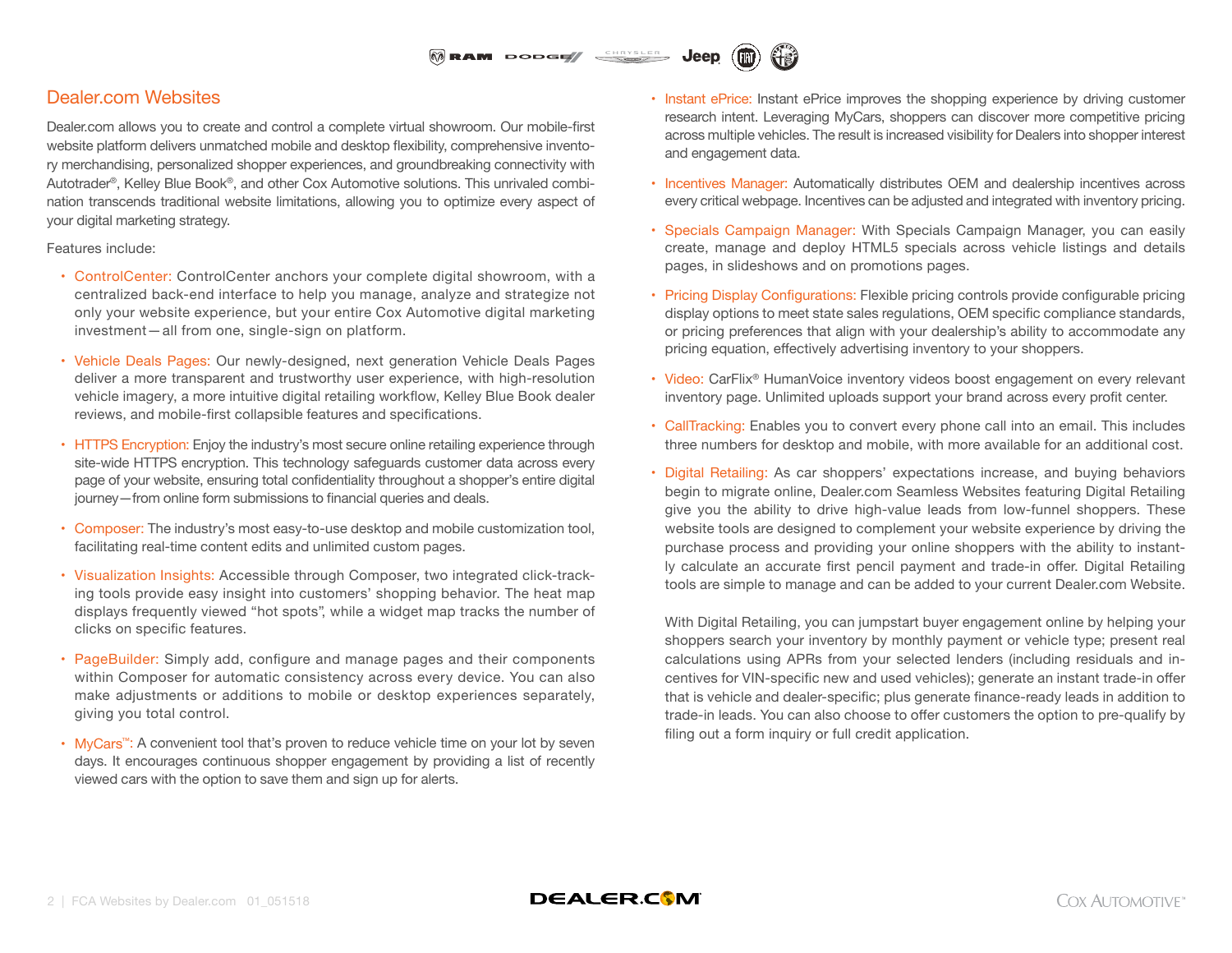

## Experience Optimization Package

Powered by technology and insights only available from Dealer.com, Autotrader and Kelley Blue Book, Experience Optimization creates data-driven personalization across your website and gets shoppers in front of the vehicles and specials that matter most to them. Easily turn a shopper's journey into tangible results by personalizing their experience. Personalized content served through Experience Optimization increases click-through rates 2-2.5x and boosts inventory conversion.

- Enhanced Inventory Recommendations: Allows you to display relevant vehicles in your inventory based on user browsing data from Autotrader, Kelley Blue Book and your website.
- Dynamic Content Targeting: Allows specials assets from Specials Campaign Manager to be automatically reordered, based on the same user browsing data listed above, to ensure the more relevant and engaging content is displayed to shoppers.
- Automated Incentives: Leverages data from Incentives Manager to display the best available incentive for a shopper based on their vehicle of interest, even when one hasn't been created by the dealer.

### Inventory Management Tools

- Base Inventory Lifecycles: Provide centralized insight into every vehicle on your lot, the ability to forecast effectively, and the power to execute a profitable merchandising strategy accurately and instantly.
- Mobile Lot Capture: Instantly upload any vehicle on your lot to your website. This mobile app makes it possible to scan VINs and generate flawless photos. It's the perfect combination of complete consistency and the fastest-possible merchandising.

#### **Analytics**

To understand your digital performance, and how you stack up to your competition, you need more than basic digital data. Our Analytics platform provides critical data and insight into your website, advertising and campaign performance, with an easyto-read reporting system that delivers comprehensive business intelligence across your Cox Automotive digital investment.

#### Mobile Analytics

Dealer.com's mobile app brings the power of Core to any smartphone, providing a portable picture of your inventory health.